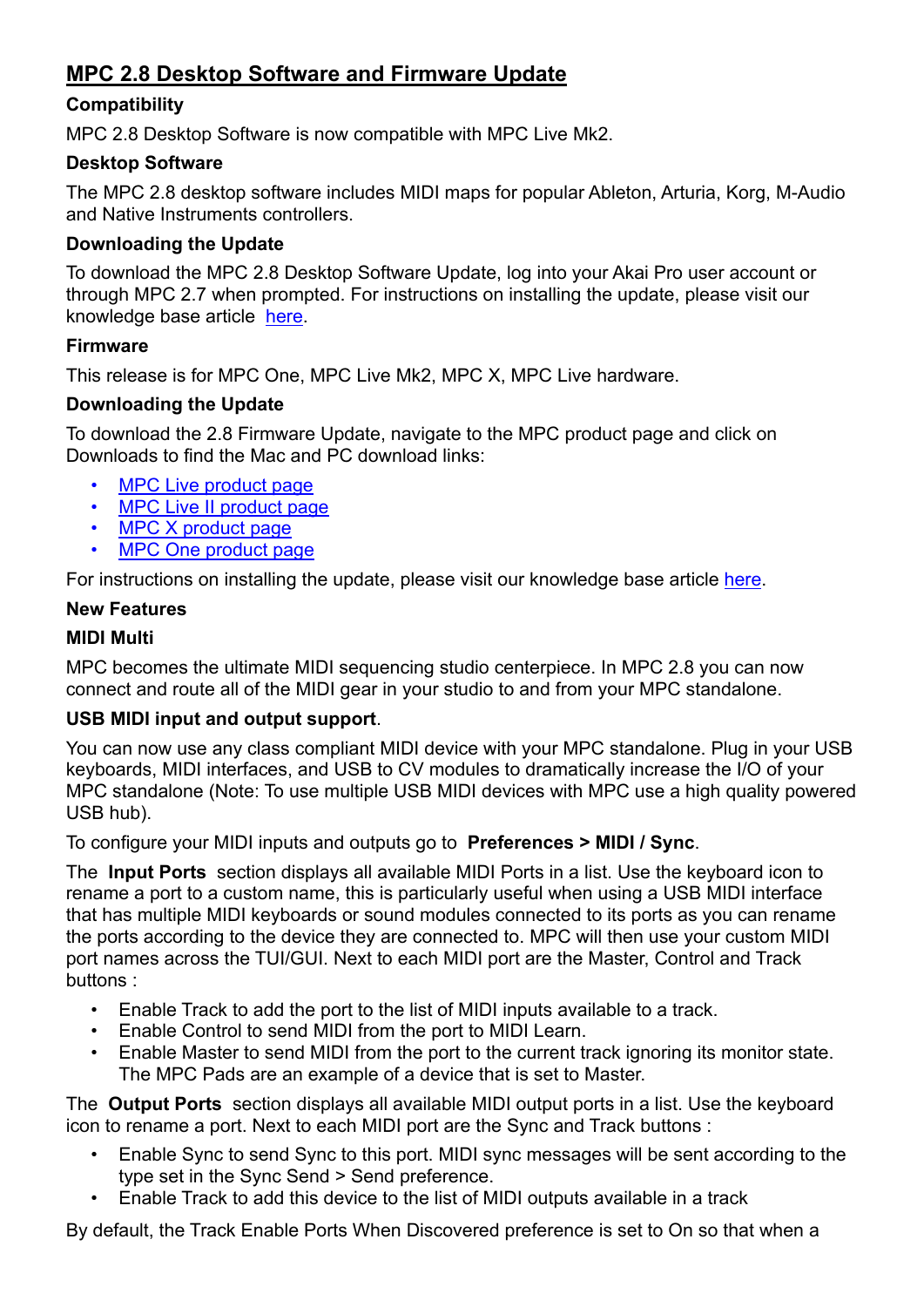MIDI device is plugged in the Track option is automatically enabled and its ports can be chosen from the track MIDI Input or Output fields in the TUI/GUI.

#### **To configure the MIDI input and output for a track :**

- From the TUI go to Track View and use the MIDI Input Port and Channel fields to configure your MIDI inputs. For tracks where the program type is set to MIDI you will also see the MIDI Out Port and Channel fields.
- From the TUI go to Main Mode, open the channel strip by pressing the disclosure arrow above the meter, set the channel strip to Track (the third icon from the left) use the MIDI Input, Output and Send To fields accordingly.
- From the TUI Channel Mixer, in the toolbar set the Mixer to display MIDI Tracks, next press the third f-key (default Mute), until you get to the third page Rec Arm.

**You can now send MIDI from one track to another to layer two or more sound generators**. To layer two plugin instruments on Track 1 set the program type to Plugin and choose a plugin instrument and preset, on Track 2 once again set the program type to Plugin and use the + icon to create a second plugin program this time choose a different plugin instrument and preset. Next, on Track 1, go to the Main Mode, Track Channel Strip and from the Send To field choose Track 2. Now any note input or MIDI from Track 1 will be sent to the second track giving a quick and easy way to layer two sounds.

MIDI tracks now have an input Monitor button with four monitoring states :

- Off Never monitor the tracks MIDI input. Playback of events from the track is heard. This setting is useful when using keyboards where local is set to On.
- In Always monitor the tracks MIDI input regardless of the tracks Rec Arm state. Playback of events from the track is not heard.
- Auto When a track is record armed Monitor the tracks input. Playback of events from the track is heard.
- Merge Always monitor the tracks input regardless of rec arm. Playback of events from the track is heard.

There is now a preference to configure the Record Arm behavior to Single or Multi (this affects both MIDI and Audio tracks). By default the preference is set to Single (exclusive arm), and as you change track MPC automatically record arms the current track, unarming any others. The behavior is designed to feel similar to previous MPC releases. When set to Single it is still possible to record arm multiple tracks, go to Track View, hold SHIFT and then from the TUI or GUI press multiple record arm buttons to toggle them On. When doing a lot of multitrack recording a better workflow is to use the Record Arm = Multi setting. Go to Preferences > Sequencer > Recording and set the Rec Arm field to Multi. Record arm no longer follows the current track and clicking any record arm button On adds it to the group of record armed tracks.

**Pad Perform settings now apply in Main Mode** and other modes where the pads play notes. In Main Mode from the TUI go to a Plugin instrument track, next from the Program section push the pads icon to bring up the Pad Perform popup. To access the Pad Perform popup in other modes press Shift + 16 Levels or on the MPC X push Pad Perform. In the GUI your Pad Perform settings are displayed to the right of the Pads in the Pad Perform panel.

**Retrospective Record** - MPC now captures MIDI events in the background. After playing some notes press SHIFT and REC to add the events to the current track. From the GUI use the dedicated Retrospective Record button in the Toolbar > Transport section or go to Tools > Retrospective Record.

You can now **create your own progressions** in standalone. In Main Mode, from the track section, push the pencil icon to open the Track overlay, from here choose Convert To Progression.

You can now **copy pads between drum programs**. In Main Mode on a track with a drum program, go to the program section and push the pencil icon to bring up the Program overlay. From the overlay choose Copy Pads from here you can copy a pad, a range of pads or a bank of pads from one drum program to another.

**TC On/Off** - Timing Correct (TC) has now been tweaked to have a dedicated On/Off setting that is separate to the TC division parameter. Maintain a persistent TC division and toggle the TC On and Off to quickly toggle between recording with TC Off and TC On set to your favorite division.

**Edit Pad Map** - From the standalone MPC firmware you can now create a custom note mapping for any program type. From the Main Mode > program section press the Pencil icon to bring up the Edit Overlay. From the overlay choose Edit Pad Map to bring up the Edit Pad MIDI Note Map popup. From here you can now create your own custom pad mapping for a program. Note: This feature has already been released in the desktop software and can be found under Edit > Program > Note Mapping.

You can now easily **change track from any MPC mode**. Push and hold the MAIN button to bring up a temporary track selection overlay on the TUI, now tap either a pad on your MPC or a pad on the TUI overlay.

The behavior of the automation button has now been modified. On press, it now always goes from Read to Write. Pushing shift + and pressing the automation button sets it to Off.

**Q-Link overlay** - Now on an MPC Live, One or Touch, when you touch a Q-Link you get clear visual feedback on the TUI of the parameter it is controlling and its value.

**ProTen audio time-stretch algorithm** - MPC 2.8 gains a new audio time-stretch algorithm. Premiered in Akai Force, ProTen is efficient in your standalone MPC, and provides superior audio quality to MPC's original time-stretch algorithm. Select ProTen in Preferences > General > Audio Warp Algorithm.

The TC field in the Arpeggiator is now a radio button to make it easier to use.

### **Stability and reliability**

#### **Ableton Live Control**

• Nudging the screen view of the Ableton mixer now works with one tap of the Bank button

#### **Audio Edit**

• Renaming a sample whilst in playback in Audio Edit will no longer cause the sample to mute

### **Audio Tracks**

- Audio Regions now play correctly when having differing Master and Sequence tempo
- 

• There is no longer a crash in Audio Grid when recording many audio regions in one track

#### **Automation**

- Initial value of Program Edit parameter's are now recorded when automating
- 

• Pad Mixer automation no longer gets deleted when a sequence loops with write enabled

#### **Browser**

• It is now possible to format SD cards with an MPC One and MPC Live Mk II

#### **Channel Mixer**

• Changing one programs level no longer affects another after deleting and undoing the